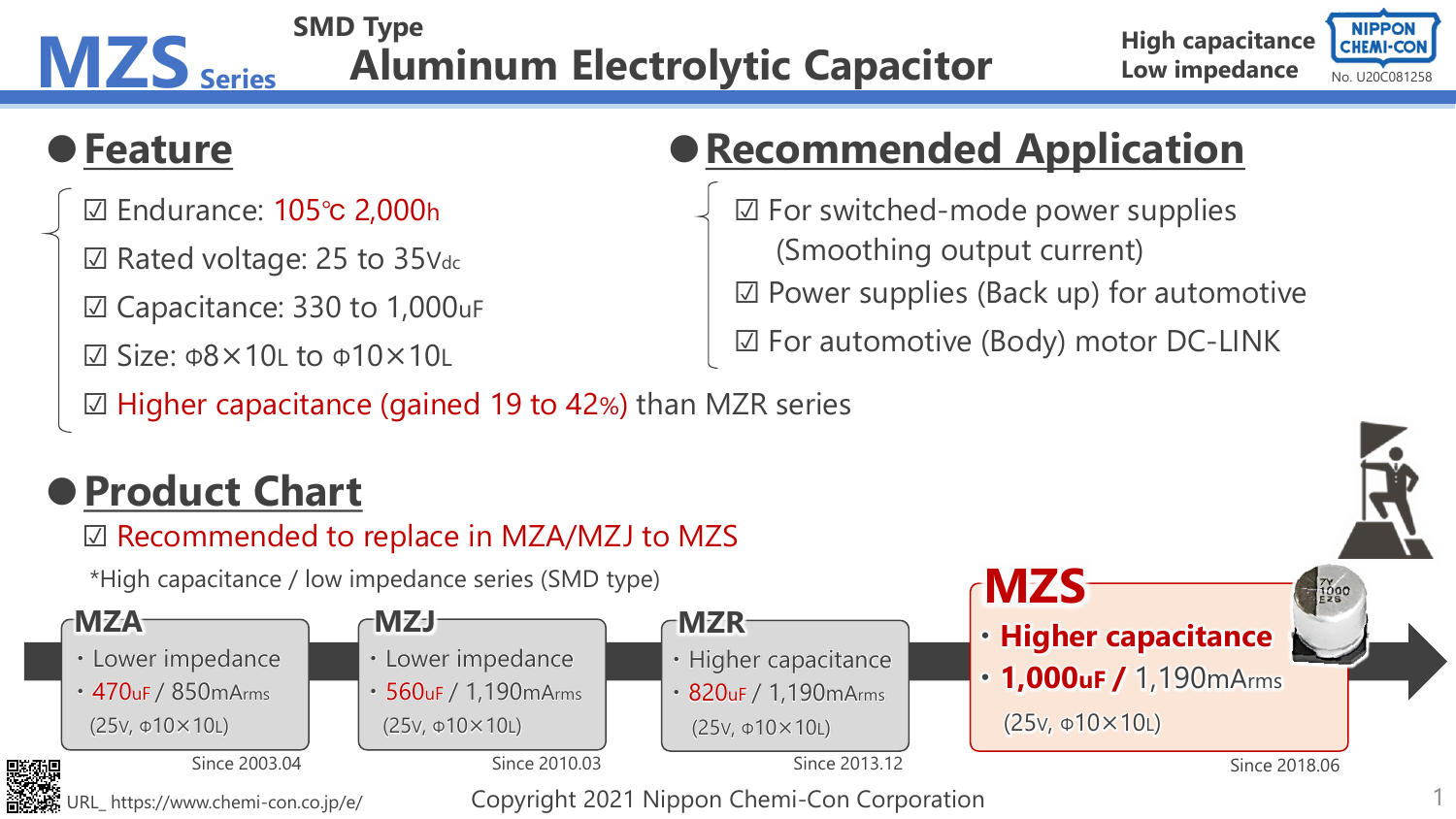

Copyright 2021 Nippon Chemi-Con Corporation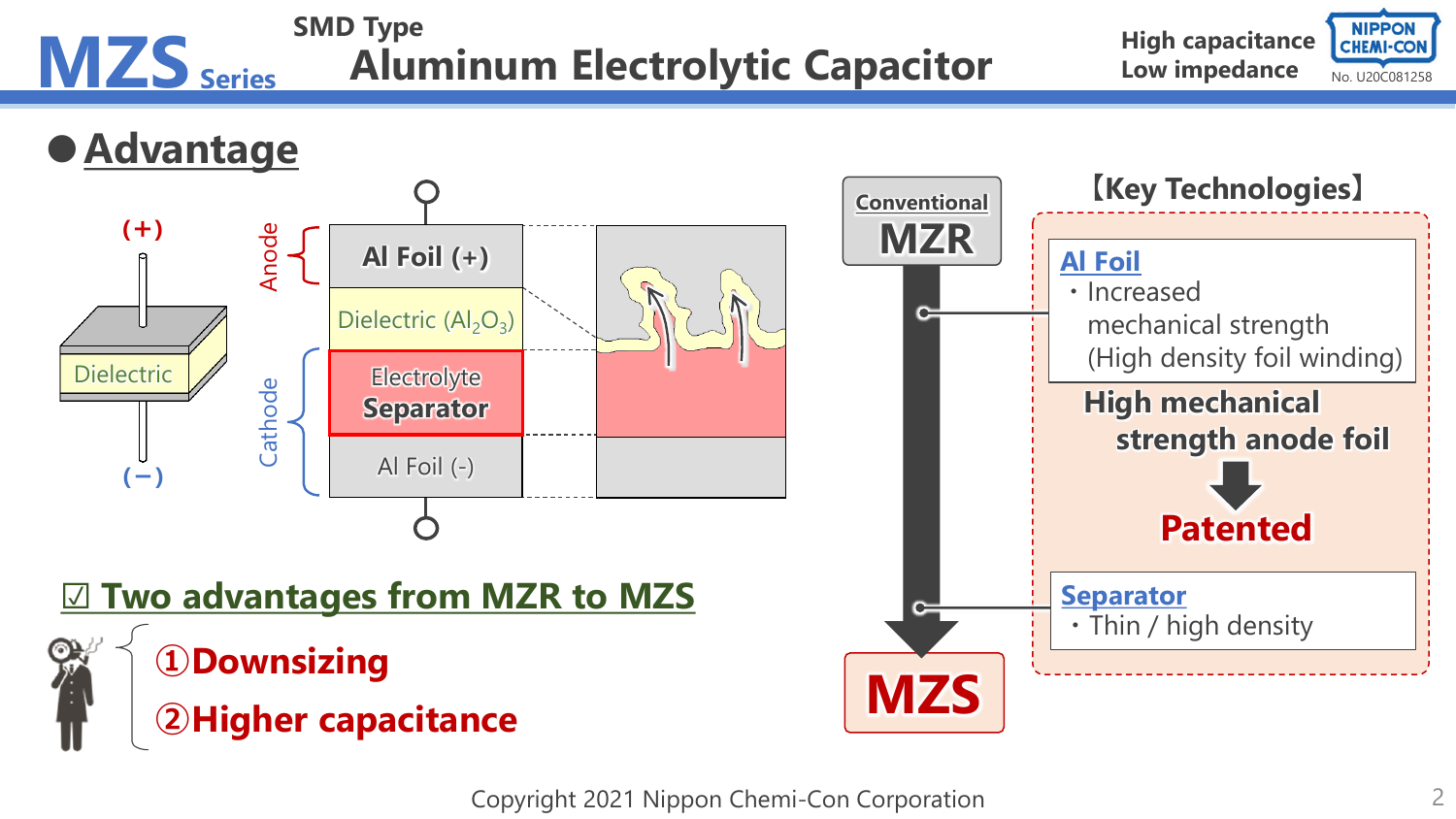

Copyright 2021 Nippon Chemi-Con Corporation 3